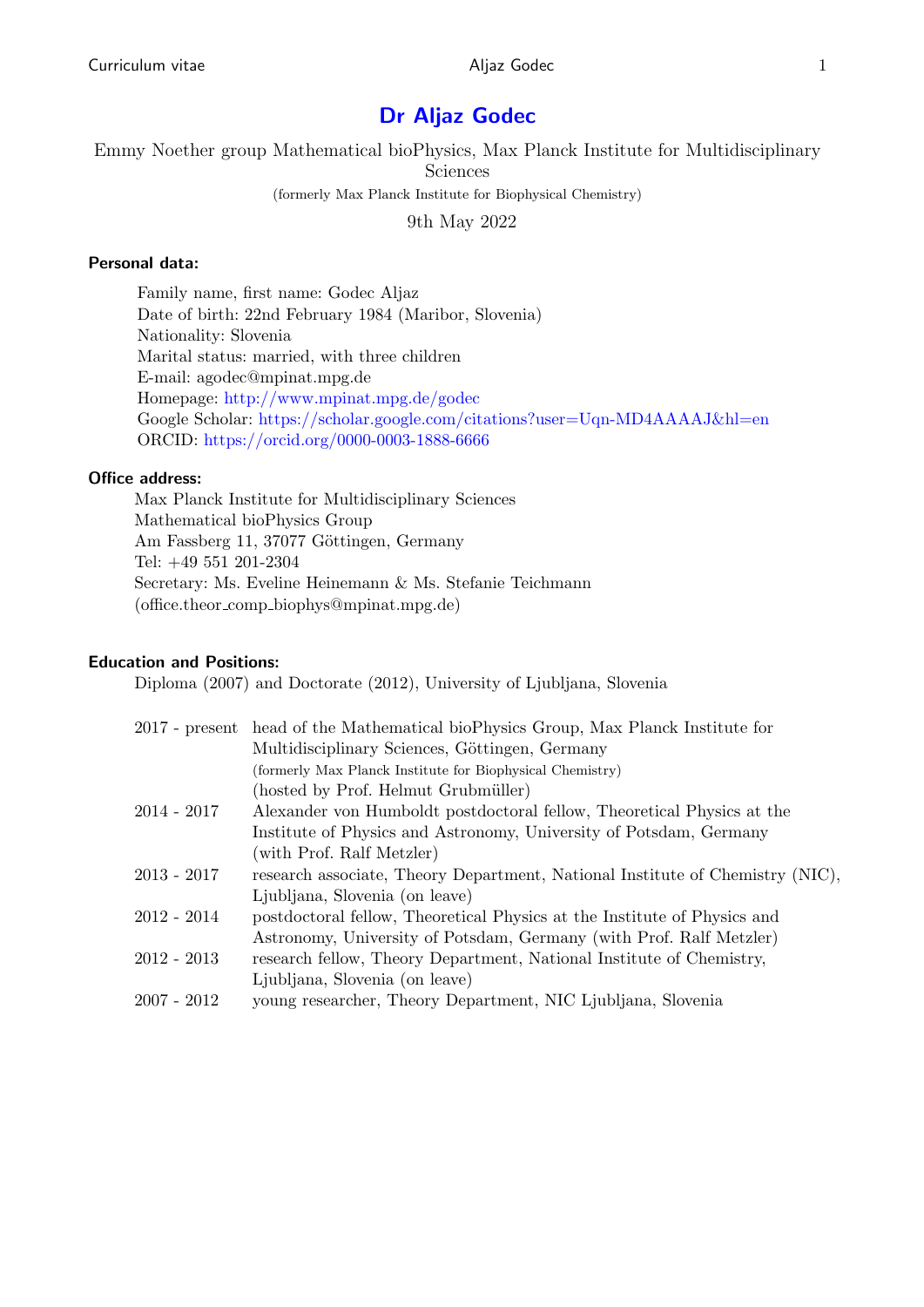#### Other education and training:

- 2021 Training on "Unconscious bias  $&$  thought patterns" workshop on gender-IQ
- 2009 Training on intellectual property, patent practice and academics entrepreneurship (workshop organized by the Slovenian research agency ARRS in Ljubljana)
- 2008 39th IFF Spring School on soft matter physics: Soft Matter From Synthetic to Biological Materials, Research Centre Jülich (GER)

#### Languages:

Slovene (mother tongue), English (proficient), German (proficient); FORTRAN (proficient), Mathematica (proficient)

### Publications and citations:

59 journal articles, 1 book chapter; Hirsch factor (H-index): Web of Science 21, Google Scholar 23; Citations: >1400 citations; >45 citations in 2014, >70 citations in 2015, >80 citations in 2016, >100 citations in 2017, >100 citations in 2018, >150 citations in 2019, >220 citations in 2020, >240 citations in 2021, >80 citations in 2022 (so far)

### Awards, prizes and honors:

- 2020 Institute of Physics (IOP) trusted reviewer
- 2020 Outstanding Reviewer for Journal of Physics A: Math. Theor.
- 2017 Karl-Scheel Prize of the Berlin Physical Society (PGzB)
- 2017 Academy of Finland Fellow (declined)
- 2017 DFG Emmy Noether group
- 2016 Journal of Physics A Emerging talent
- 2016 PKS Distinguished Postdoctoral Fellow (declined)
- 2015 participant in the  $65<sup>th</sup>$  Lindau Nobel laureate meeting
- 2015 Josef Stefan Golden Emblem Prize for PhD thesis with the highest impact
- 2014 Alexander von Humboldt fellowship for postdoctoral researchers
- 2012 Pregl award for exceptional PhD thesis
- 2007 Zois scholarship for gifted students

### Recent Conferences and Seminars/Workshops (since 2020)

- 2022 Non-Markovian dynamics far from equilibrium, ICTP Trieste (ITA) Time-reversal symmetry and dissipation in dynamics with memory (invited talk)
- 2022 DFG Research Unit FOR-5099 Colloquium, University of Freiburg (GER) Physics of shadows: thermodynamic implications of memory in coarse-grained dynamics (invited talk ∗)
- 2022 Physics Colloquium, CUA Washington (USA) Physics of shadows: thermodynamic implications of memory in low-dimensional observables (invited talk ∗)
- 2021 Venice meeting on Fluctuations in small complex systems V (ITA) Criticality in stochastic many-body systems: from cell adhesion to the Ising model (and back) (invited talk)
- 2021 Physics Colloquium, Northwestern Polytechnical University (China) -Observing Shadows: Mathematical Signatures of Memory and Their Physical Interpretation (invited talk; virtual)
- 2021 Physics & Applied Mathematics Colloquium, University of Shanghai (virtual) Observing Shadows: Mathematical Signatures of Memory and Their Physical Interpretation (invited talk)
- 2021 DPG Spring Meeting (virtual) Small diffusive systems warm up faster than they cool down (invited talk / "Hauptvortrag")
- 2021 APS March Meeting (virtual) Small systems warm up faster than they cool down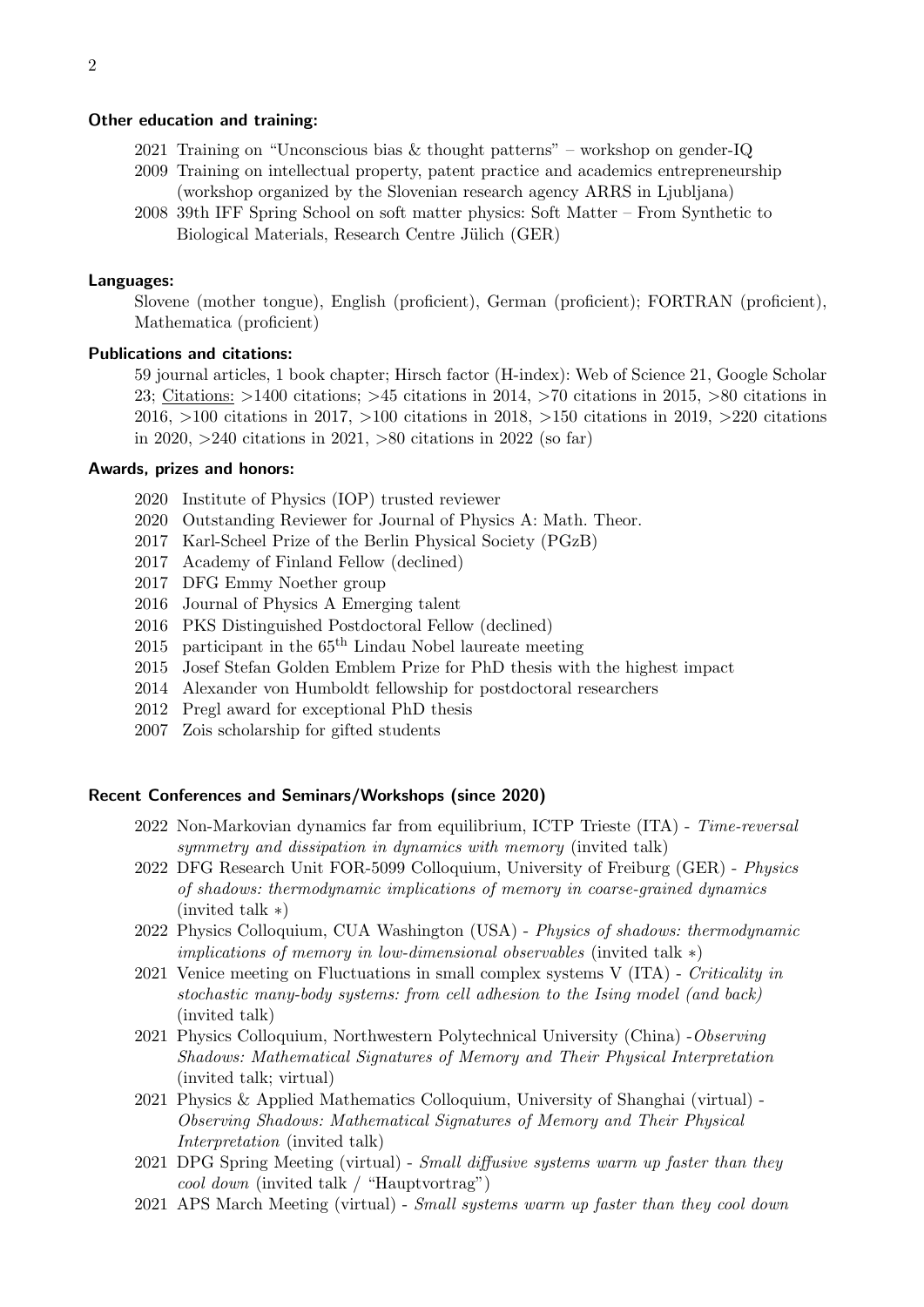(contributed talk)

2020 Physics colloquium, NORDITA Stockholm (SWE) - Why small systems warm up faster than they cool down (invited talk)

### Research funding and supervision:

Funding: - Emmy Noether research group, German Research Foundation (DFG)

(2017-2023; ∼1.7 million EUR)

- Academy of Finland Fellow (declined), Academy of Finland

(2017-2022, ∼440 K EUR)

- Humboldt Fellowship for Postdoctoral Researchers, Alexander von Humboldt foundation (2014-2017; 125 K EUR)

- Independent research project, Slovenian Research Agency ARRS (2016-2017, 50 K EUR)

### pending:

- ERC consolidator grant 2022

- Henriette Herz-Scouting-Programme (Alexander von Humboldt Foundation)

# Supervision:

Completed: BSc Theses: Oliver Kindler (2014), Alex Berdin (2014), and Markus

Dahlenburg (2015) [co-supervisor, University of Potsdam]

Michelle Kemper (2019), Mathematics Dept. Univ. Göttingen,

[co-supervision with Prof. Anja Sturm]

Diploma Thesis: Ivan Jamnik (2012) [co-supervisor, University of Ljubljana] MSc Theses: Maria Schwarzl, (2014) [co-supervisor, University of Potsdam], Janik Schüttler (2021), Physics Dept. ETH Zürich [co-supervision with Prof. Matthias Krüger

PhD Theses: Henning Krüsemann (2016) [co-supervisor, University of Potsdam] Alessio Lapolla (2021), Physics Dept. & GGNB-PBCS, Univ. Göttingen

## Ongoing: BSc Theses:

Santiago Cabarrero Ibanez (since Mar. 2021), Mathematics Dept. Univ. Göttingen, [co-supervision with Prof. Anja Sturm]

MSc Theses:

Gerrit Wellecke (since Oct. 2021), Physics Dept. Univ. Göttingen PhD Theses:

Kristian Blom (since Sep. 2018), Maximillian Vossel (since Sep. 2018) Cai Dieball (since Oct. 2019), Rick Bebon (since Jan. 2022)

## Refereeing

Referee for: Science Advances; PNAS; Physical Review Letters; Physical Review X; Physical Review Research; Physical Review E; New Journal of Physics; Journal of Statistical Mechanics; Journal of Chemical Physics; Scientific Reports; Soft Matter; Journal of Physics A: Mathematical and Theoretical; Biophysical Journal; Biophysical Reports; PlosONE; Proceedings of the Royal Society A; Chaos, Solitons & Fractals; Journal of Biological Physics; Biophysical Journal; Europhysics Letters; Langmuir; Physics Letters A; Applied Mathematics and Computation; Physica A; Physical Biology; Acta Biomaterialia

# Editorial role

Associate editor for: Frontiers in Physics

## Teaching experience

i) Full faculty member of GGNB (Göttingen Graduate School for Neurosciences, Biophysics, and Molecular Biosciences) & GAUSS (Georg-August University School of Science)

## ii) Lecturing:

- Current Topics in Theoretical Physics, Masters program in Physics (Univ. of Göttingen)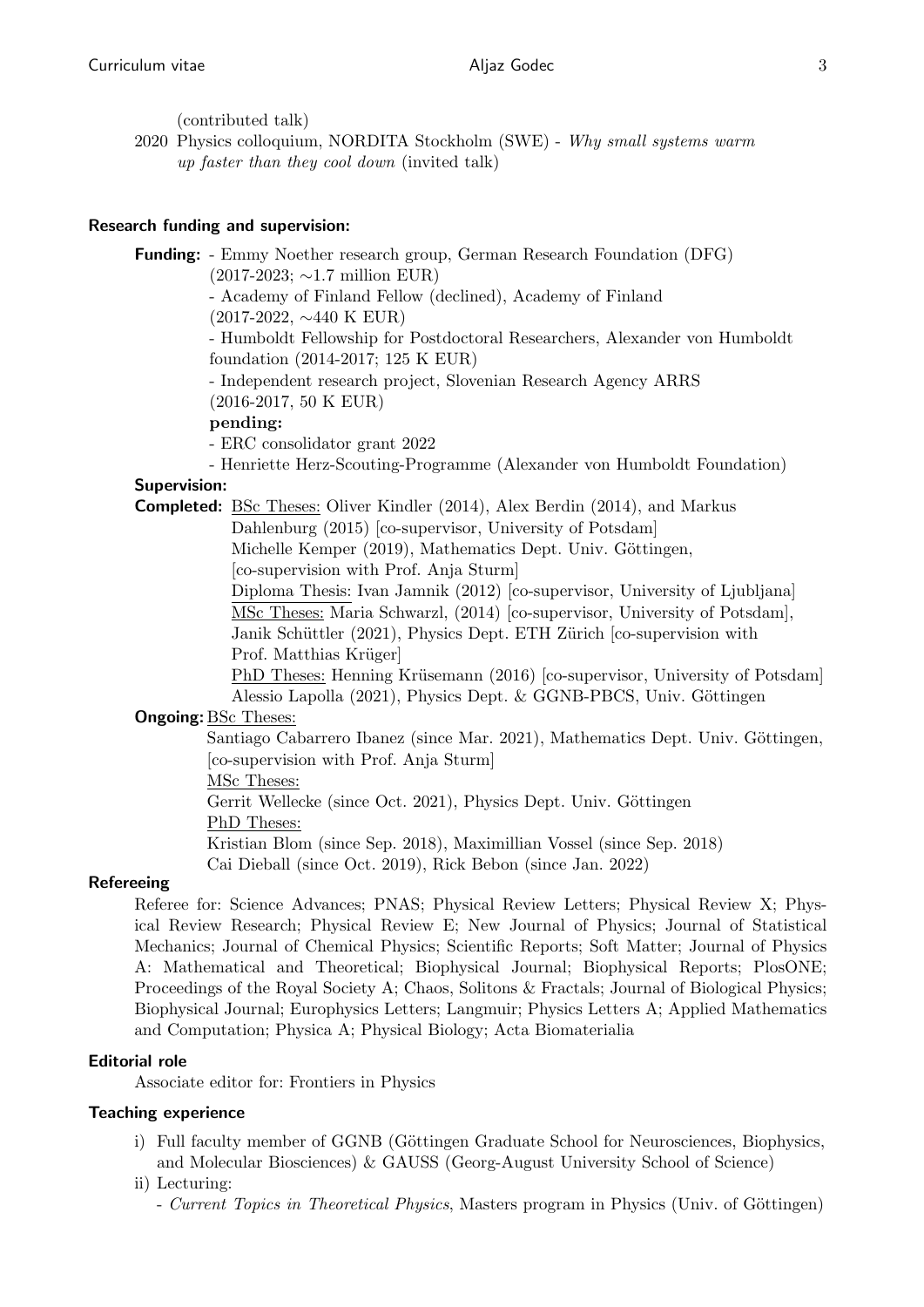- Advanced Mathematical Methods in Statistical Mechanics (GGNB/GAUSS graduate course in the program 'Physics of Biological and Complex systems' – PBCS)

- Advanced Computational Methods in Statistical Mechanics (GGNB/GAUSS graduate

course in the program 'Physics of Biological and Complex systems' – PBCS)

<sup>-</sup> Current Topics in Biophysics (GGNB/GAUSS program PBCS)

<sup>-</sup> Theoretical Physics and Theory and applications of stochastic processes and Biophysics (at Univ. of Potsdam, substituting for Prof. Ralf Metzler)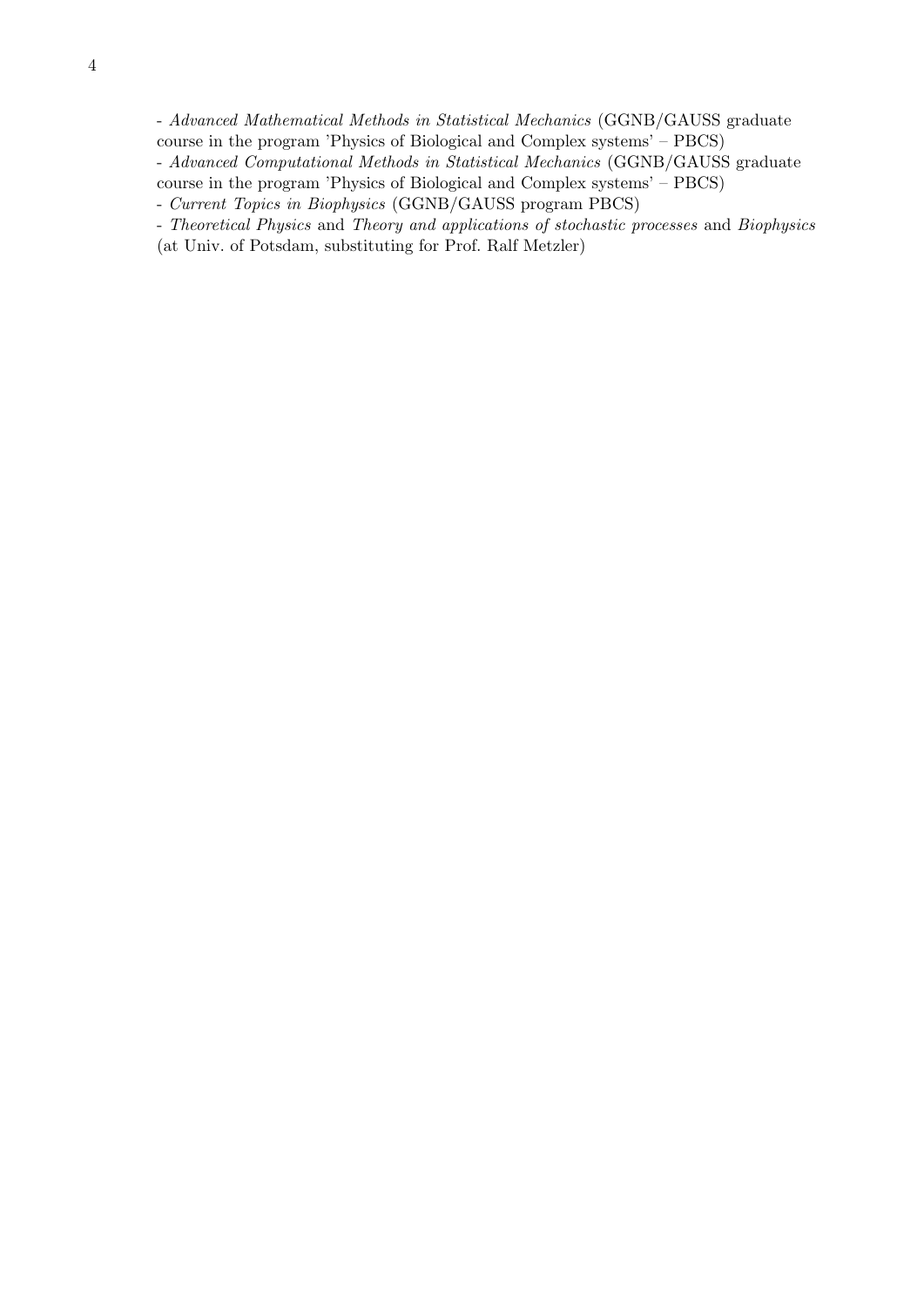### 1 LIST OF PUBLICATIONS

### A Manuscripts under review:

- A.1 C. Dieball & A. Godec, Coarse Graining Empirical Densities and Currents in Continuous-Space Steady States. Under review in Phys. Rev. Research, (2022). (arXiv:2204.06553)
- A.2 K. Blom, N. Ziethen, D. Zwicker, & A. Godec, Intrinsic Roughening and Phase Condensation in Strongly Interacting Systems. Under review in Phys. Rev. Lett., (2022). (arXiv:2204.02962)
- A.3 C. Dieball & A. Godec, Mathematical, Thermodynamical, and Experimental Necessity for Coarse Graining Empirical Densities and Currents in Continuous Space. Revised version under review in Phys. Rev. Lett., (2022). (arXiv:2105.10483)
- A.4 J. Li, J-F. Xie, A. Godec, K. R. Weninger, C. Liu, J. C. Smith, & L. Hong, Nonergodic internal dynamics of a globular protein observed over fourteen orders in time. Under Review in Nature Commun. (2022).
- A.5 D. Hartich & A. Godec, Comment on "Inferring broken detailed balance in the absence of observable currents". Under review in Nature Commun., (2021). (arXiv:2112.08978)
- A.6 D. Hartich &  $\bf{A}$ . Godec, *Violation of local detailed balance despite a clear* time-scale separation. Revised version under review in Phys. Rev. Lett., (2021). (arXiv:2111.14734)
- A.7 A. Lapolla, J. C. Smith, & A. Godec, Ubiquitous dynamical time asymmetry in biological and materials systems. Under review in Phys. Rev. X, (2021). (arXiv:2102.01666)

### B Journal articles:

- B.1 C. Zunke, J. Bewerunge, F. Platten, S. Egelhaaf, & A. Godec, First passage statistics of colloids on fractals: theory and experimental realization. Science Advances 8, eabk0627 (2022). [Covered in [ProPhysik](https://www.pro-physik.de/nachrichten/bewegung-im-fraktal) magazine.]
- B.2 C. Dieball, D. Krapf, M. Weiss, & A. Godec, Scattering fingerprints of two-state dynamics. New J. Phys. **24**, 023004 (2022).
- B.3 D. Hartich  $\&\mathbf{A.}\mathbf{Godec}, \textit{Energy memory}$  and kinetic hysteresis in strongly driven networks. Phys. Rev. X 11, 041047 (2021).
- B.4 K. Blom &  $\mathbf{A}$ . Godec, Criticality in Cell Adhesion. Phys. Rev. X 11, 031067 (2021). [See accompanying [press release](https://www.mpinat.mpg.de/3896031/pr_2123?c=639551).]
- B.5 D. Hartich & A. Godec, Thermodynamic Uncertainty Relation Bounds the Extent of Anomalous Diffusion. Phys. Rev. Lett. 127, 080601 (2021). [Editors' Suggestion  $&$  covered in a **[Viewpoint in](https://physics.aps.org/articles/v14/116) Physics**
- B.6 A. Lapolla & A. Godec, Bethest V2: 3-point propagator and additional external potentials. Comp. Phys. Commun. 269, 108131 (2021).
- B.7 A. Lapolla, M. Vossel, & A. Godec, *Time- and ensemble-average statistical mechan*ics of the Gaussian Network Model. J. Phys. A: Math. Theor. 54, 355601 (2021).
- B.8 J. Li, X. Hu, T. Neusius, X. Cheng, M. D. Smith, A. Godec, L. Hong, R. Metzler, and J. C. Smith, Reply to: Insufficient evidence for ageing in protein dynamics. Nature Phys., 17, 775 (2021).
- B.9 A. Lapolla & A. Godec, A Toolbox for Quantifying Memory in Dynamics Along Reaction Coordinates. Phys. Rev. Research 3, L022018 (2021).
- B.10 A. Lapolla & A. Godec, Single-file diffusion in a bi-stable potential: signatures of memory in the barrier-crossing of a tagged-particle. J. Chem. Phys. 153, 194104 (2020).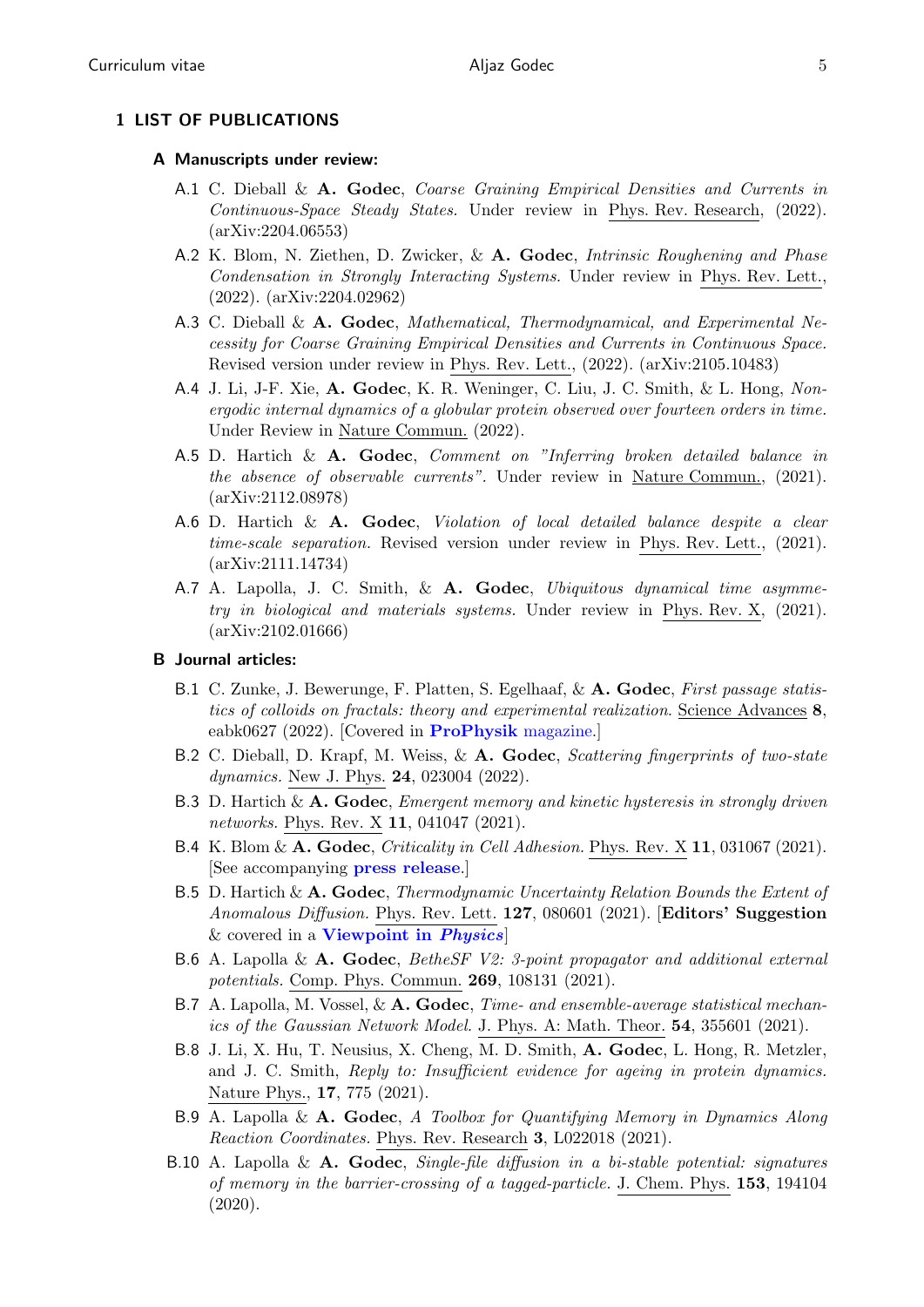- B.11 A. Lapolla & A. Godec, Faster uphill relaxation in thermodynamically equidistant temperature quenches. Phys. Rev. Lett. 125, 110602 (2020). [Editors' Suggestion & covered in a [Focus story in](https://physics.aps.org/articles/v13/144) *Physics* and a commentary in *[PhysicsWorld](https://physicsworld.com/a/nanoparticles-warm-up-faster-than-they-cool-down/).*
- B.12 A. Lapolla, D. Hartich,  $\&\mathbf{A. Godec}$ , Spectral theory of fluctuations in time-average statistical mechanics of reversible and driven systems. Phys. Rev. Research 2, 043084 (2020).
- B.13 A. Lapolla &  $\bf{A.}$  Godec, BetheSF: Efficient computation of the exact tagged-particle propagator in single-file systems via the Bethe eigenspectrum. Comp. Phys. Commun. 258, 107569 (2021).
- B.14 T. Ukmar-Godec, P. Fang, A. Ibáñez de Opakua, F. Henneberg, A. Godec, M.-S. Cima-Omori, A. Chari, E. Mandelkow, H. Urlaub & M. Zweckstetter, Proteasomal degradation of the intrinsically disordered protein tau at single-residue resolution. Science Advances 6, eaba3916 (2020).
- B.15 A. Lapolla and A. Godec, Manifestations of projection-induced memory: general theory and the tilted single file., Front. Phys. 7, 182 (2019).
- B.16 D. Hartich and A. Godec, Extreme value statistics of ergodic Markov processes from first passage times in the large deviation limit, J. Phys. A: Math. Theor. 52, 244001 (2019). (Invited for a special issue 'New trends in first-passage methods and applications in the life sciences and engineering')
- B.17 D. Hartich and A. Godec, Interlacing Relaxation and First-Passage Phenomena in Reversible Discrete and Continuous Space Markovian Dynamics, J. Stat. Mech. 024002 (2019) (arxiv.org/abs/1802.10049).
- B.18 D. Hartich and A. Godec, Duality between relaxation and first passage in reversible Markov dynamics: rugged energy landscapes disentangled, New J. Phys. (Fast Track Communication), 20, 112002 (2018).
- B.19 A. Lapolla and A. Godec, Unfolding tagged Particle Histories in Single-File Diffusion: Exact Single- and Two-Tag Local Times Beyond Large Deviation Theory, New J. Phys. 20, 113021 (2018).
- B.20 M. Schwarzl, A. Godec and R. Metzler, Quantifying non-ergodicity of anomalous diffusion with higher order moments, Sci. Rep., 7, 3878 (2017).
- B.21 T. Ukmar-Godec, L. Bertinetti, J. Dunlop, A. Godec, M. Grabiger, A. Masic, H. Nguyen, I. Zlotnikov, P. Zaslansky and D. Faivre, Materials Nanoarchitecturing via Cation-Mediated Protein Assembly: Making Limpet Teeth without Mineral, Adv. Mat., 1701171 (2017).
- B.22 A. Godec and R. Metzler, First passage-time statistics for two-channel diffusion, J. Phys. A: Math. Theor. 50, 084001 (2017) (Invited for a special issue 'Emerging talents')
- B.23 A. Godec and R. Metzler, Universal proximity effect in target search kinetics in the  $few\text{-}encounter limit$ , Phys. Rev. X, 6, 041037 (2016).
- B.24 A. Godec and R. Metzler, Active transport improves the precision of linear long distance molecular signalling, J. Phys. A: Math. Theor. 49, 364001 (2016) [Invited for a special issue on Marian Smoluchowski's 1916 paper – a century of inspiration]
- B.25 M. Schwarzl, A. Godec, G. Oshanin and R. Metzler, A single predator charging a herd of prey: effects of self volume and predator-prey decision-making, J. Phys. A: Math. Theor. 49, 225601 (2016). (see also accompanying press release: http://phys.org/news/2016-04-theoretical-tiger-statistical-sheep-probe.html)
- B.26 A. Godec and R. Metzler, First passage time distribution in heterogeneity controlled kinetics: going beyond the mean first passage time, Sci. Rep. 6, 20349 (2016).
- B.27 A. Godec and R. Metzler, Signal focusing through active transport, Phys. Rev. E **92**,  $010701(R)$  (2015).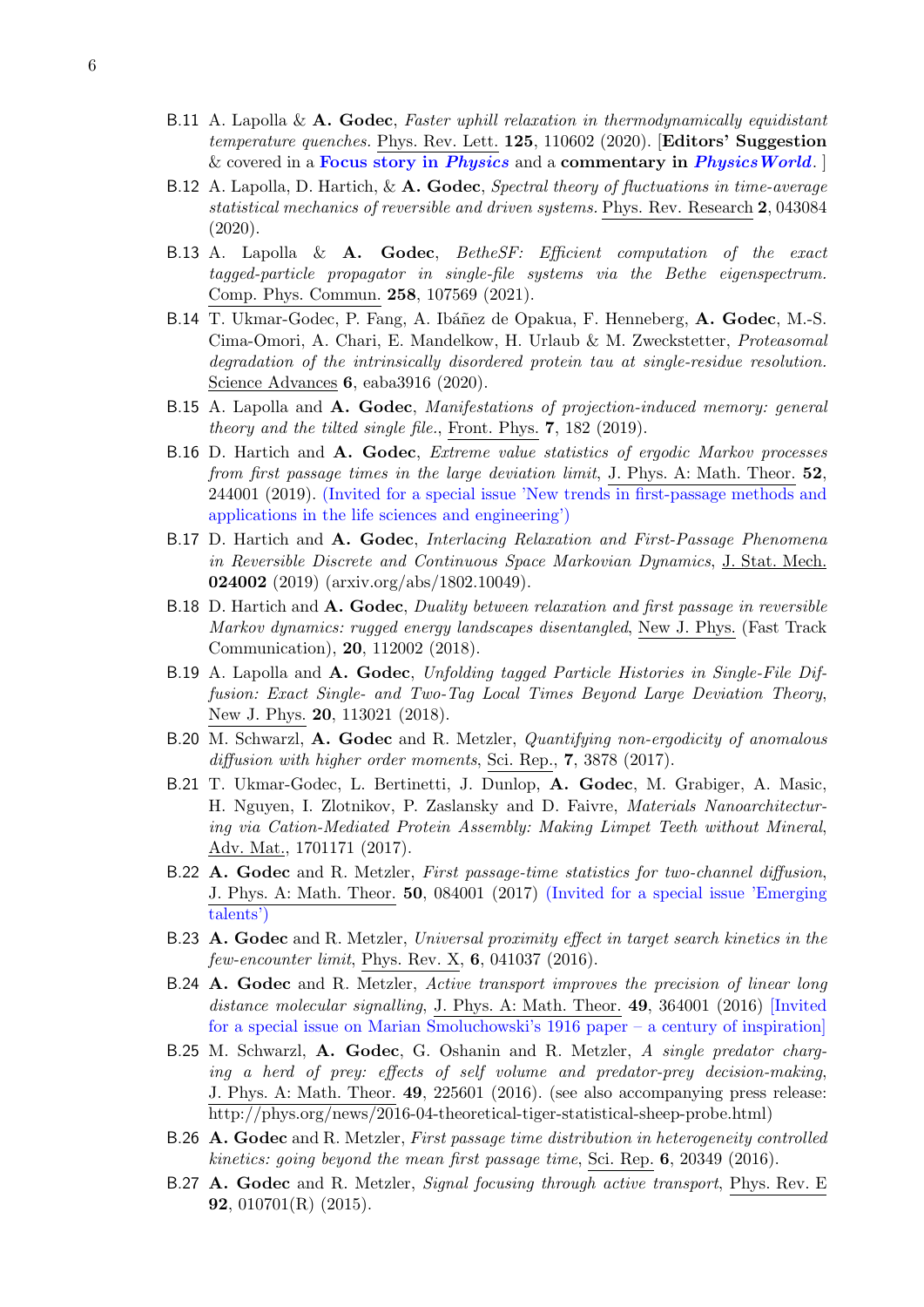- B.28 H. Krüsemann, A. Godec and R. Metzler, Ageing first passage time density in continuous time random walks and quenched energy landscapes, J. Phys. A: Math. Theor. 48, 285001 (2015). (selected by the editorial board as highlight for IOP-select)
- B.29 A. Godec and R. Metzler, Optimization and universality of Brownian search in a basic model of quenched heterogeneous media, Phys. Rev. E  $91, 052134$  (2015).
- B.30 A. Godec, A. V. Chechkin, E. Barkai, H. Kantz and R. Metzler, Localisation and universal fluctuations in ultraslow diffusion processes, J. Phys. A: Math. Theor. (FTC) 47, 492002 (2014). (selected as 2014 Highlight of J. Phys. A)
- B.31 M. Bauer, A. Godec and R. Metzler, *Diffusion of finite-size particles in two*dimensional channels with random wall configurations, Phys. Chem. Chem. Phys. 16, 6118 (2014).
- B.32 A. Godec, M. Bauer and R. Metzler, Collective dynamics effect transient subdiffusion of inert tracers in flexible gel networks, New. J. Phys. (FTC) 16, 092002 (2014). (selected as New. J. Phys. Highlight 2014)
- B.33 H. Krüsemann, A. Godec and R. Metzler, First-passage statistics for aging diffusion in systems with annealed and quenched disorder, Phys. Rev. E  $89,040101(R)$  (2014).
- B.34 A. Godec, J. C. Smith and F. Merzel, Soft collective fluctuations governing hydrophobic association, Phys. Rev. Lett. 111, 127801 (2013).
- B.35 A. Godec and R. Metzler, Linear response, fluctuation-dissipation relation, and finite-system-size effects in superdiffusion, Phys. Rev. E 88, 012116 (2013).
- B.36 A. Godec and R. Metzler, Finite-Time Effects and Ultraweak Ergodicity Breaking in Superdiffusive Dynamics, Phys. Rev. Lett. 110, 020603 (2013).
- B.37 A. Godec and F. Merzel, Physical origin underlying the entropy loss upon hydrophobic hydration J. Am. Chem. Soc. **134**, 17574 (2012).
- B.38 T. Ukmar, U. Maver, O. Planinšek, A. Pintar, V. Kaučič, A. Godec and M. Gaberšček, Guest-host van der Waals interactions decisively affect the molecular transport in mesoporous media, J. Mater. Chem. 22, 1112 (2012).
- B.39 A. Godec, J. C. Smith and F. Merzel, Increase of both order and disorder in the first hydration shell with increasing solute polarity, Phys. Rev. Lett. **107**, 267801 (2011).
- B.40 A. Znidaršič,  $\bf{A.}$  Godec and M. Gaberšček. pH-based one pot synthesis of biocompatible olive shaped inorganic particles, Mater. Res. Bull. 47, 967 (2012).
- B.41 T. Ukmar, U. Maver, O. Planinšek, A. Pintar, V. Kaučič, M. Gaberšček and A. Godec, Understanding controlled drug release from mesoporous silicates: Theory and Experiment, J. Control. Rel. 155, 409 (2011).
- B.42 T. Ukmar, M. Gaberšček, F. Merzel and A. Godec, Modus operandi of controlled release from mesoporous matrices: a theoretical perspective, Phys. Chem. Chem. Phys. 13, 15311 (2011).
- B.43 T. Ukmar, A. Godec, O. Planinšek, V. Kaučič, G. Mali and M. Gaberšček, Phase (trans)formation and physical state of a model drug in mesoscopic confinement Phys. Chem. Chem. Phys. 13, 16046 (2011).
- B.44 A. Godec, T. Ukmar, M. Gaberšček and F. Merzel, Inversion of pore size dependence of solute transport kinetics from increasingly attractive ordered porous matrix, Europhys. Lett. 92, 60011 (2010).
- B.45 U. Maver, A. Znidaršič, D. Saboti, S. Srčič, M. Gaberšček, A. Godec and O. Planinšek, The relation between the interfacial contact and  $SiO<sub>2</sub>$  coating efficiency and properties in the case of two clarithromycin polymorphs, Coll. Surf. A: Physicochem. Eng. Aspects 371, 119 (2010).